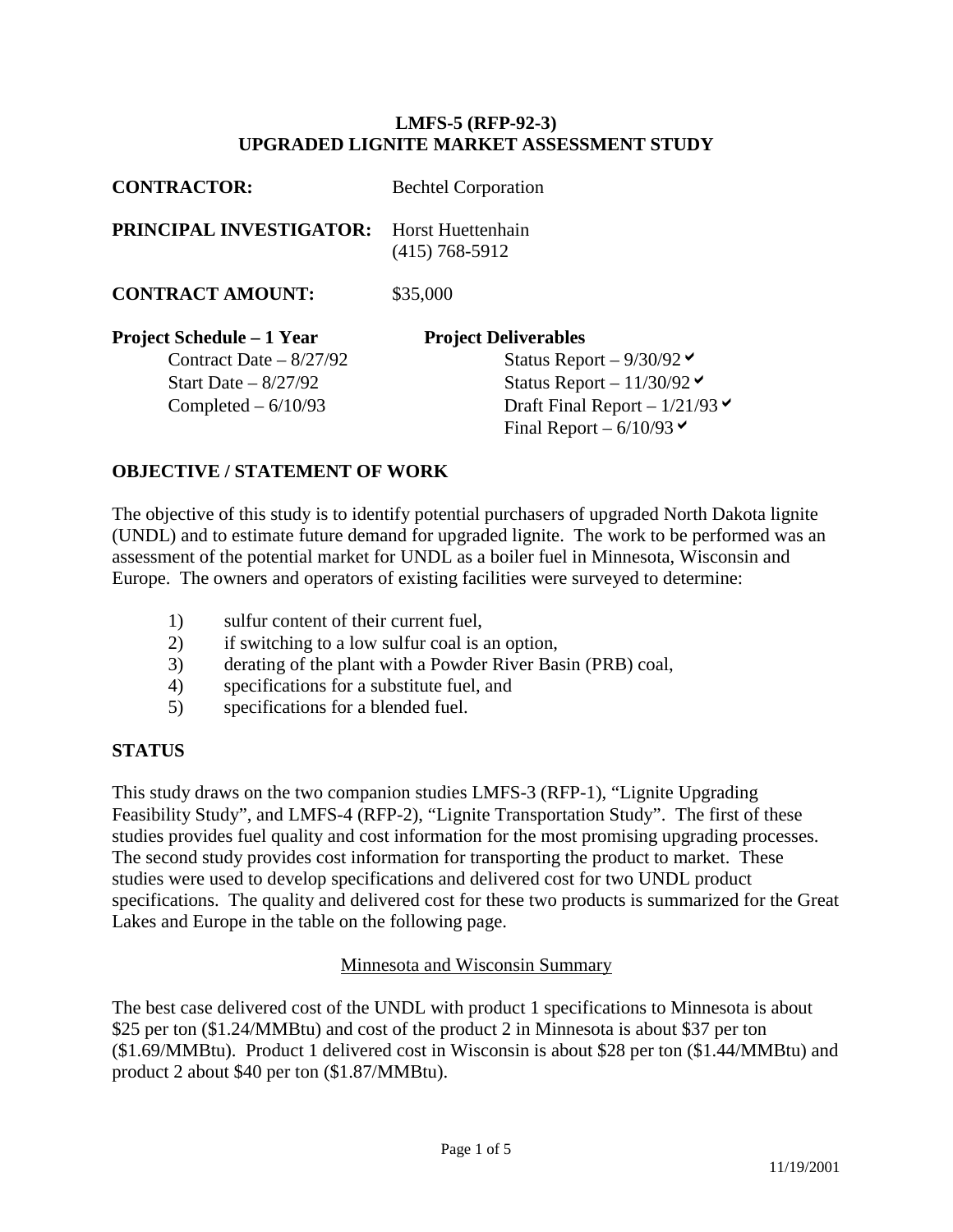| <b>Characteristic</b>    | <b>Basis</b>       | Unit                   | <b>Product 1</b>      | <b>Product 2</b>       |
|--------------------------|--------------------|------------------------|-----------------------|------------------------|
| Process Type             |                    |                        | <b>Thermal Drying</b> | Hydrothermal<br>Drying |
| Type of Material         |                    |                        | Lumps &               | <b>Briquettes</b>      |
|                          |                    |                        | <b>Briquettes</b>     |                        |
| <b>Total Moisture</b>    | As-received        | wt $%$                 | 10                    | 10                     |
| Ash                      | As-received        | wt %                   | 7.6                   | 7.3                    |
| <b>Volatile Matter</b>   | As-received        | wt $%$                 | 44.2                  | 36.0                   |
| <b>Fixed Carbon</b>      | As-received        | wt %                   | 38.5                  | 46.7                   |
| Total                    | As-received        | Btu/lb.                | 100                   | 100                    |
| <b>Heating Value</b>     | As-received        | $wt$ %                 | 9,900                 | 10,800                 |
| Sulfur                   | Moisture free      | wt $\%$                | 1.2                   | 0.7                    |
| <b>Sulfur Emissions</b>  |                    | lbs. of                | 2.2                   | 1.2                    |
|                          |                    | $SO_2/MM$ Btu          |                       |                        |
| Na <sub>2</sub> O in Ash |                    | wt %                   | 4.9                   | $\overline{2}$         |
| Moisture                 | Comparison         | Subbituminous          | Subbituminous         | <b>Bituminous</b>      |
| Absorption               |                    | <b>Bituminous</b>      |                       |                        |
| Spontaneous              | Comparison         | Subbituminous          | Subbituminous         | <b>Bituminous</b>      |
| Combustion               |                    | <b>Bituminous</b>      |                       |                        |
| <b>Size Degradation</b>  | Comparison         | Subbituminous          | Subbituminous         | <b>Bituminous</b>      |
|                          |                    | <b>Bituminous</b>      |                       |                        |
| <b>Bulk Density</b>      | As-received        | lb. / ft. <sup>3</sup> | $38 - 42$             | $45 - 50$              |
| <b>Mining Costs</b>      | As-received        | $\frac{\sqrt{2}}{2}$   | $6 - 7.5$             | $6 - 7.5$              |
|                          | As-processed       | Range                  | $9 - 11.25$           | $10.80 - 13.50$        |
| Processing Costs         | Range              | $\frac{\sqrt{2}}{2}$   | $11.29 - 14.26$       | $21.38 - 25.70$        |
|                          | As-processed       | \$/MMBtu               | $0.57 - 0.72$         | $0.99 - 1.19$          |
|                          |                    |                        |                       |                        |
| Transportation           | <b>Great Lakes</b> | \$/ton                 | $4.28 - 8.18$         | $4.28 - 8.18$          |
| Costs                    | Range              | \$/MMBtu               | $0.22 - 0.41$         | $0.22 - 0.41$          |
| <b>Delivered Costs</b>   | <b>Great Lakes</b> | \$/ton                 | $24.57 - 33.69$       | $36.46 - 47.38$        |
|                          | Range              | \$/MMBtu               | $1.24 - 1.70$         | $1.69 - 2.19$          |
|                          |                    |                        |                       |                        |
| Transportation           | Rotterdam          | $\frac{\sqrt{2}}{2}$   | $23.19 - 35.12$       | $23.19 - 35.12$        |
| Costs                    | Range              | \$/MMBtu               | $1.17 - 1.77$         | $1.17 - 1.77$          |
| <b>Delivered Costs</b>   | <b>Rotterdam</b>   | \$/ton                 | $43.38 - 60.63$       | $55.37 - 74.32$        |
|                          | Range              | \$/MMBtu               | $2.20 - 3.06$         | $2.56 - 3.44$          |

# **Delivered Costs of Upgraded Lignite – An Estimation**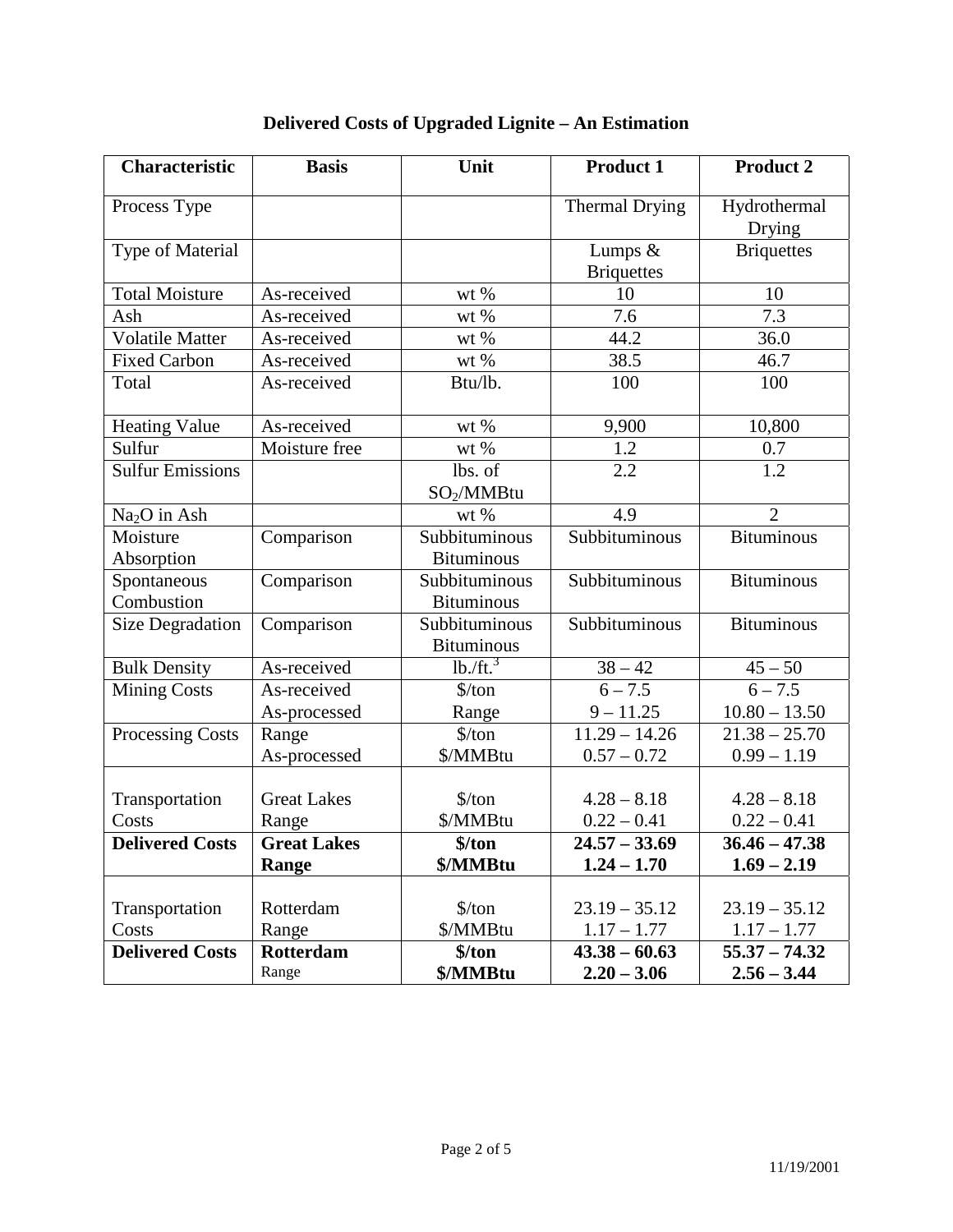The report summarized published information on the Minnesota and Wisconsin coal utility market at the end of 1990. Coal consumption in 1990 for Minnesota was 16,885,589 tons and for Wisconsin was 18,230,191 tons. As shown in the following chart, 80% of all the coal consumed in Minnesota and Wisconsin is supplied by Wyoming and Montana.



The range and average coal quality and prices for the coal consumed in Minnesota and Wisconsin during 1990 is summarized in the following table.

|                       |                      | <b>Minnesota</b> |         | <b>Wisconsin</b> |         |
|-----------------------|----------------------|------------------|---------|------------------|---------|
| <b>Characteristic</b> | Unit                 | Range            | Average | Range            | Average |
|                       |                      |                  |         |                  |         |
| Sulfur                | wt %                 | $0.25 - 1.96$    | 0.69    | $0.35 - 2.12$    | 1.34    |
|                       |                      |                  |         |                  |         |
| <b>Heat Content</b>   | Btu/lb.              | 8571-12269       | 8709    | 8441-13772       | 9575    |
|                       |                      |                  |         |                  |         |
| $SO2$ Emissions       | lbs./MMBtu           | .58-3.51         | 1.25    | $.81 - 3.83$     | 1.65    |
|                       |                      |                  |         |                  |         |
| Delivered Cost        | $\frac{\sqrt{2}}{2}$ | 18.28-42.58      | 21.91   | 18.13-53.05      | 26.58   |
|                       |                      |                  |         |                  |         |
| Delivered Cost        | \$/MMBtu             | 1.05-1.77        | 1.26    | 1.07-2.03        | 1.39    |

This and other information found in the report were used to project market opportunities for UNDL.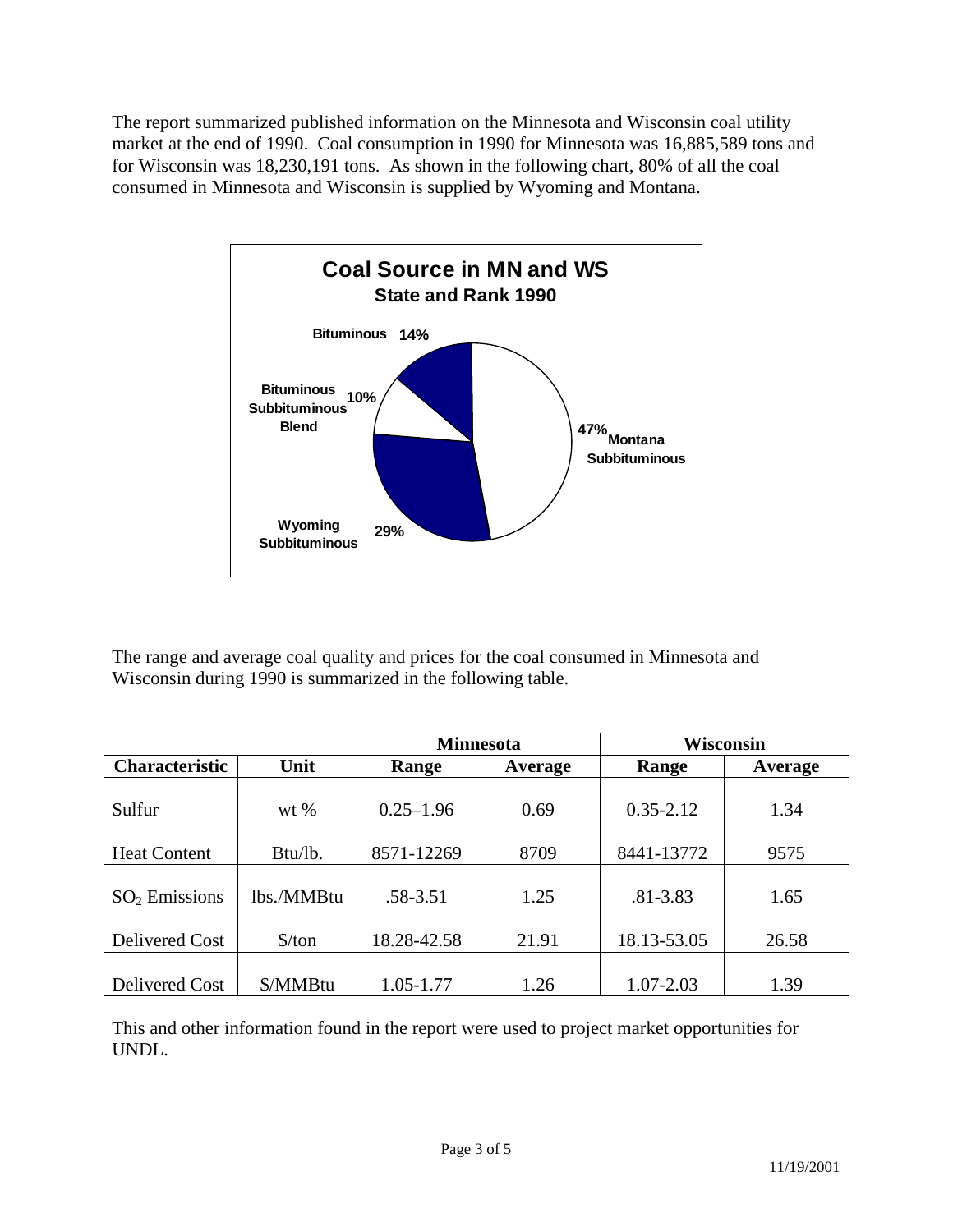The report identified four areas where opportunities exist for upgraded lignite to enter the utility coal market in Minnesota and Wisconsin. Specific potential purchasers were identified. However, each specific opportunity is subject to delivered costs, fuel specifications, fuel acceptance (testing and evaluation), and marketing efforts.

- $\Box$ Upgraded lignite as a blending stock Upgraded lignite would be blended with high sulfur bituminous coal to meet sulfur emissions regulations. The upgraded lignite would be competing with low sulfur subbituminous and bituminous coals.
	- Minnesota 900,000 tons per year
	- $Wiscosin 2,500,000$  tons per year
- Upgraded lignite as a premium primary fuel, replacing high sulfur bituminous coal Upgraded lignite would be used as a replacement for those units using high sulfur coals. The upgraded lignite would be a compliance coal allowing utilities to meet sulfur emission regulations.
	- Minnesota 164,000 tons per year
	- Wisconsin  $4,500,000$  tons per year
- $\bullet$  Upgraded lignite as a primary fuel, replacing subbituminous coal Upgraded lignite would be used to replace subbituminous coal currently burned in Minnesota and Wisconsin.
	- Minnesota 140,000 tons per year
	- Wisconsin  $3,500,000$  tons per year
- Upgraded lignite as a specialty fuel Upgraded lignite has shown very favorable reactivity during combustion and has the potential to be used as a coal water slurry replacing oil or for reburn to control  $NO<sub>x</sub>$  in boilers. Currently, a demand or opportunity for this particular market sector does not exist.

The report recommends continued development and marketing of an upgraded lignite for use by utilities in Minnesota and Wisconsin. It is recommended that upgraded lignite be developed and marketed as a blending stock replacing high sulfur bituminous coal. The following general tasks were recommended:

- development of a product name, specifications and timing for entry into the market,
- development and testing of the protype fuel,
- development of a potential customer database and marketing plan, and
- initiate customer visits and maintain contact with potential customers.